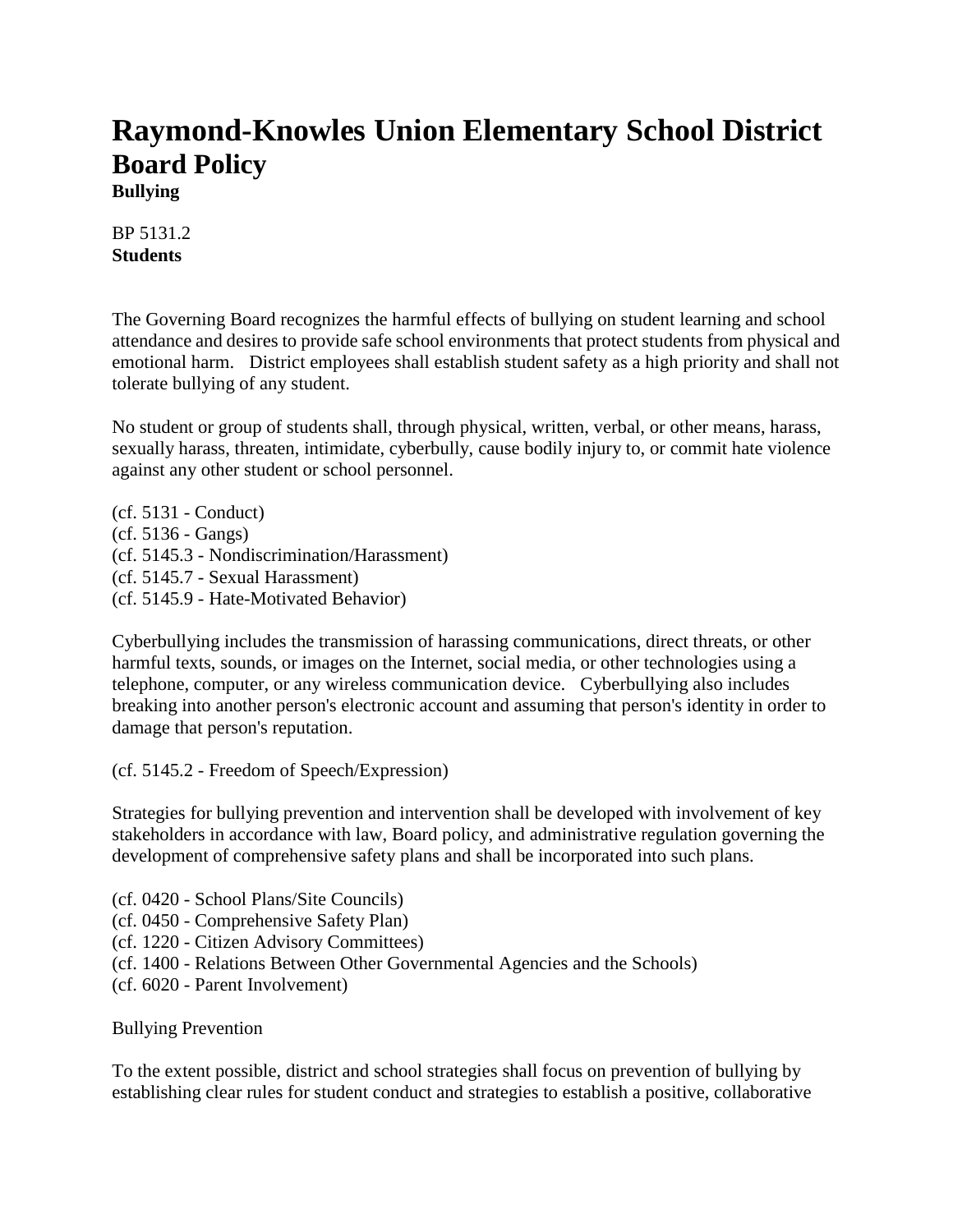school climate. Students shall be informed, through student handbooks and other appropriate means, of district and school rules related to bullying, mechanisms available for reporting incidents or threats, and the consequences for perpetrators of bullying.

(cf. 5137 - Positive School Climate) (cf. 6164.2 - Guidance/Counseling Services)

The district may provide students with instruction, in the classroom or other educational settings, that promotes effective communication and conflict resolution skills, social skills, character/values education, respect for cultural and individual differences, self-esteem development, assertiveness skills, and appropriate online behavior.

(cf. 6142.8 - Comprehensive Health Education) (cf. 6142.94 - History-Social Science Instruction) (cf. 6163.4 - Student Use of Technology)

School staff shall receive related professional development, including information about early warning signs of harassing/intimidating behaviors and effective prevention and intervention strategies.

(cf. 4131 - Staff Development) (cf. 4231 - Staff Development) (cf. 4331 - Staff Development)

Based on an assessment of bullying incidents at school, the Superintendent or designee may increase supervision and security in areas where bullying most often occurs, such as classrooms, playgrounds, hallways, restrooms, and cafeterias.

### Intervention

Students are encouraged to notify school staff when they are being bullied or suspect that another student is being victimized. In addition, the Superintendent or designee shall develop means for students to report threats or incidents confidentially and anonymously.

School staff who witness bullying shall immediately intervene to stop the incident when it is safe to do so. (Education Code 234.1)

When appropriate, the Superintendent or designee shall notify the parents/guardians of victims and perpetrators. He/she also may involve school counselors, mental health counselors, and/or law enforcement.

Complaints and Investigation

Students may submit to a teacher or administrator a verbal or written complaint of conduct they consider to be bullying. Complaints of bullying shall be investigated and resolved in accordance with the district's uniform complaint procedures specified in AR 1312.3 - Uniform Complaint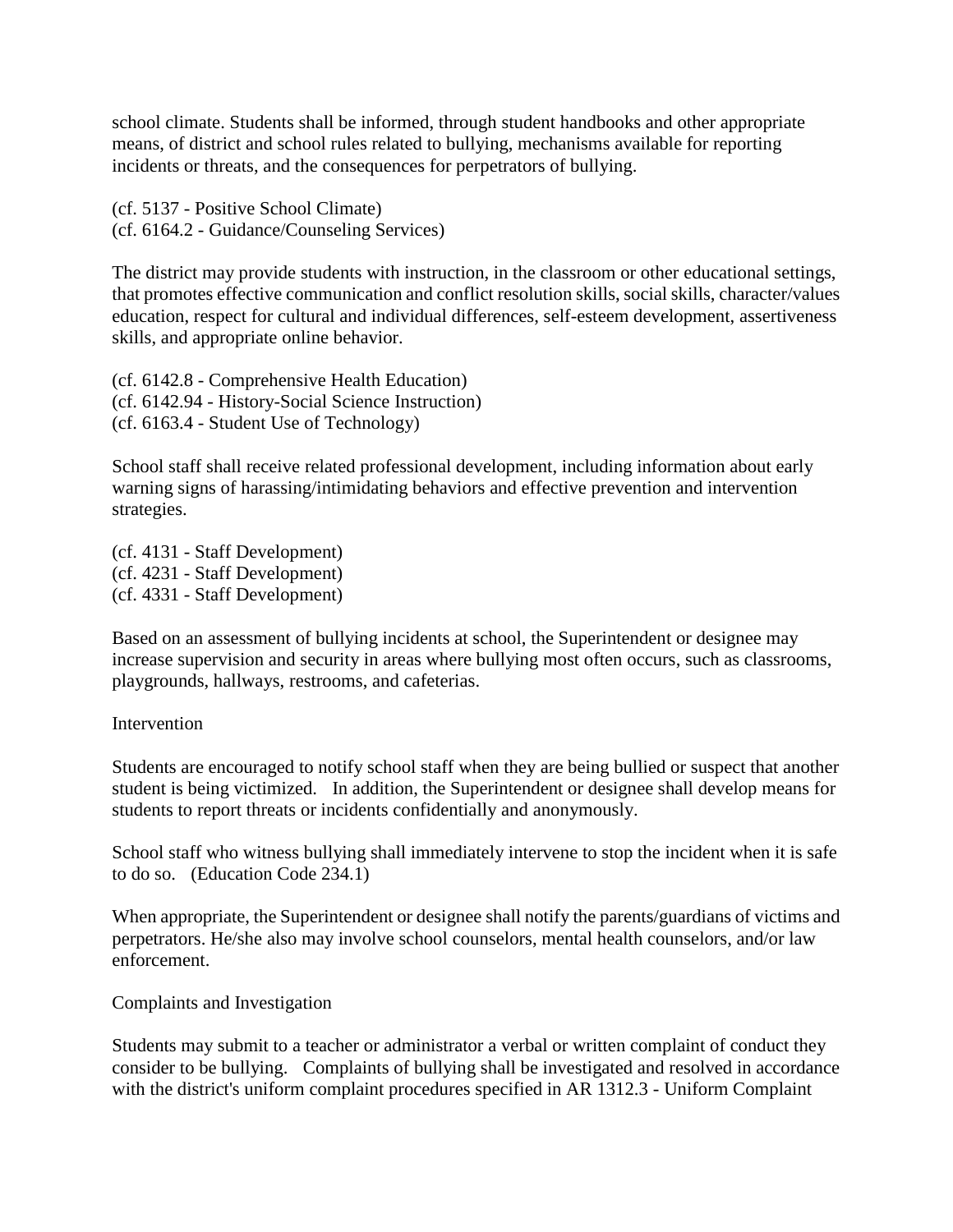## Procedures.

## (cf. 1312.3 - Uniform Complaint Procedures)

When a student is reported to be engaging in bullying off campus, the Superintendent or designee shall investigate and document the activity and shall identify specific facts or circumstances that explain the impact or potential impact on school activity, school attendance, or the targeted student's educational performance.

When the circumstances involve cyberbullying, individuals with information about the activity shall be encouraged to save and print any electronic or digital messages that they feel constitute cyberbullying and to notify a teacher, the principal, or other employee so that the matter may be investigated.

When a student uses a social networking site or service to bully or harass another student, the Superintendent or designee shall file a request with the networking site or service to suspend the privileges of the student and to have the material removed.

### Discipline

Any student who engages in bullying on school premises, or off campus in a manner that causes or is likely to cause a substantial disruption of a school activity or school attendance, shall be subject to discipline, which may include suspension or expulsion, in accordance with district policies and regulations.

- (cf. 5138 Conflict Resolution/Peer Mediation)
- (cf. 5144 Discipline)
- (cf. 5144.1 Suspension and Expulsion/Due Process)
- (cf. 5144.2 Suspension and Expulsion/Due Process (Students with Disabilities))
- (cf. 6159.4 Behavioral Interventions for Special Education Students)

Legal Reference: EDUCATION CODE 200-262.4 Prohibition of discrimination 32282 Comprehensive safety plan 35181 Governing board policy on responsibilities of students 35291-35291.5 Rules 48900-48925 Suspension or expulsion 48985 Translation of notices PENAL CODE 647 Use of camera or other instrument to invade person's privacy; misdemeanor 647.7 Use of camera or other instrument to invade person's privacy; punishment 653.2 Electronic communication devices, threats to safety

UNITED STATES CODE, TITLE 47